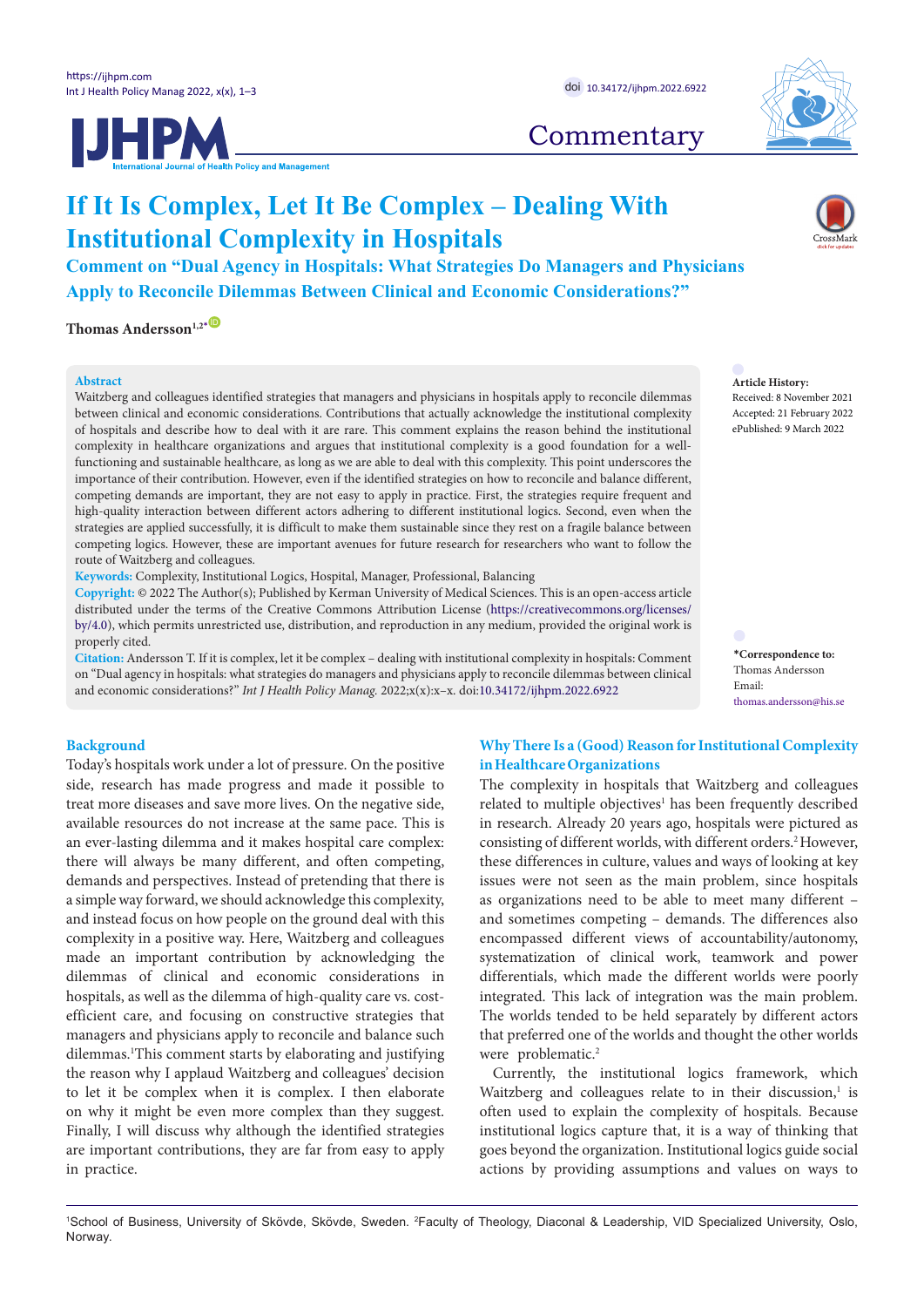#### Andersson

interpret organizational reality.<sup>3</sup> Thus, different institutional logics provide different meaning and values, and different interpretations of reality, which mean that they will give different steering signals on what to do in a situation. Institutional complexity means that many different institutional logics coexist without any of them being able to dominate.<sup>4</sup> This is an inevitable part of managing hospitals because we need all of these perspective and logics simultaneously if we are to have a sustainable well-functioning healthcare. All logics are "good at" prioritizing some important aspects, but none of them alone can ensure a well-functioning healthcare organization over time. The institutional complexity is actually inevitable for a well-functioning healthcare, but we need to be able to deal with this complexity.<sup>5</sup>

## **Why Complexity Has Increased in Healthcare Organizations**

But why is not the institutional complexity just as high in any large organization? A business organization with thousands of employees should inevitably mean different co-existing and competing institutional logics, so why is such an organization less complex than a hospital? There are different competing logics in any organization, but in a business organization it is more likely that one logic is dominant, and most often the business logic. What causes the high complexity in public organization, and especially hospitals, is that the different logics are relatively equal in strength. No logic can dominate. As mentioned previously, this is an important prerequisite for a sustainable well-functioning healthcare organization over time, but it is also what causes the high institutional complexity<sup>5</sup> and the need to balance different perspectives<sup>6</sup> (logics) in every single situation.

However, hospitals have not always been this complex to govern. In the 1960s and 1970s, hospitals were less complex because one logic was totally dominant: the medical logic of the physician profession. Since then, there has been a major growth of managerialism in hospitals.7 In countries where New Public Management (NPM)<sup>8</sup> has been influential, this growth of managerialism has been represented by NPM. Today, there is an immense criticism of managerialism and NPM in hospital management in many countries, but perhaps this criticism should better acknowledge the unsustainable conditions of healthcare organizations before managerialism and NPM, when a professional logic ruled the game. The professional logic is "good at" quality and development, but its weakness is its lack of resource restrictions; it is always possible to do more and do better. When the whole healthcare sector was governed by this ideal, it gave an enormous expansion,<sup>9</sup> which implied problems financing healthcare if the growth continued. Hospitals obviously also needed a resource perspective. This became one reason of the growth of managerialism and the beginning of what research later came to call NPM: public organizations imitated private business in terms of how to organize and manage their organizations. Managerialism and NPM made the management logic stronger, and thus increased the institutional complexity of hospitals because the new logic did not exchange existing logics, but was added to them.10 The paradox is that managerialism that should make hospitals more governable instead increased their complexity.<sup>11</sup> This is currently the state of healthcare organizations: the institutional complexity is high. And it should be. Because if managerialism alone would be the ruling logic, it would probably not give a healthcare system that citizens would appreciate. On the other hand, if the professional logic alone would be the ruling logic, healthcare would have challenges to finance its activities. So, it if is complex, and should be complex, why is not everyone satisfied?

# **Why We Pretend It Is Not Complex Instead of Acknowledging Complexity**

The main problem with complexity is that people prefer predictability over complexity.12 This is why people prefer to believe in the ability of different management concept to solve all problems in healthcare organizations.<sup>13</sup> This is also why hospitals become fragmented as systems. Fragmentation is a common way to deal with complexity (or, more accurately, turn a blind eye towards complexity), because if the complex system is reduced to only one logic instead of several competing ones, the system appears to be more predictable. The problem is that since it is complex, actions based in only one logic will have a lot of unintended consequences.<sup>14</sup>

There have been many studies on how managers and physicians fail to acknowledge the institutional complexity of healthcare, but Waitzberg and colleagues' contribution instead focused on the perhaps rare occasion when they do succeed in reconciling and balancing competing logics and what strategies they use in these situations. This is important since it paves a way for how to better deal with institutional complexity in healthcare. Waitzberg et al<sup>1</sup> (p. 8) identified three different strategies: "(1) reconciliation between economic and clinical considerations through increasing efficiency, which is possible only in those situations when there is no inherent conflict between these objectives. This is the case when activity-based payment incentivizes proper treatment; (2) the mitigation of dilemmas by reshaping managerial practices, such as treatment paths and coding; and (3) balancing considerations through reframing the focus of decision-making to bigger units of analysis." These strategies constitute an important contribution, but I would consider an even more general common ground or condition of all of these strategies: the need for frequent and high-quality interaction between different actors. The first strategy acknowledges that even if two logics are in conflict, they will not be conflicting in all situations. Identifying situations where they do not conflict is the most obvious first step, but this requires interaction between different actors that often adhere mainly to one of the logics.5,11 Consequently, in practice, interaction is a precondition for reconciling the logics in this way. The other two strategies require change, either in managerial practices or focus, neither of which would be possible without interaction. Both require in-depth understanding of both managerial practices and clinical work, which is rare for a single actor to possess and usually requires interaction between different actors.

Waitzberg and colleagues also touched upon why this is perhaps easier said than done, by describing the fragile